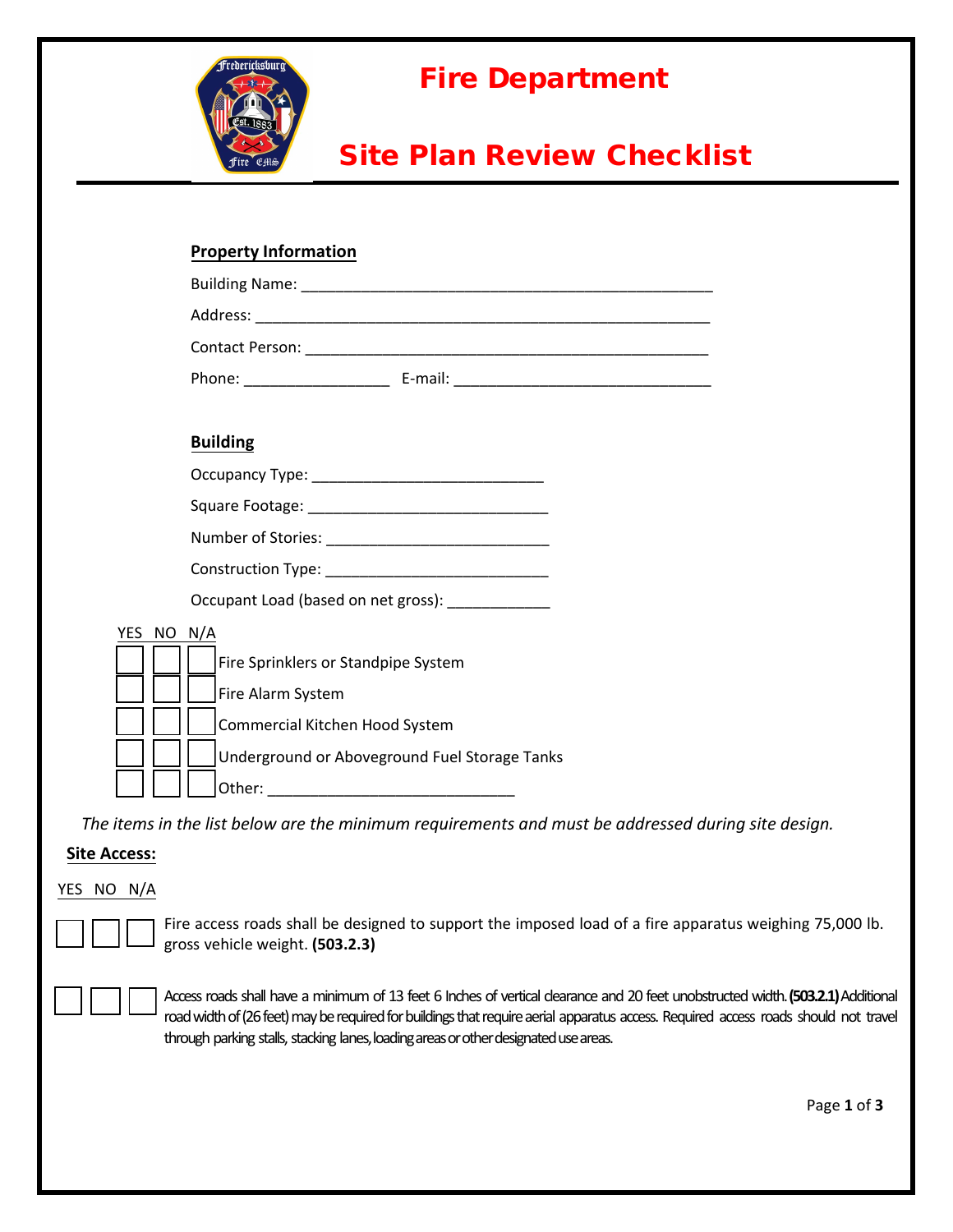| YES NO N/A                                                                                                                                                                                                                                                                                                                                                                                                                                                                        |
|-----------------------------------------------------------------------------------------------------------------------------------------------------------------------------------------------------------------------------------------------------------------------------------------------------------------------------------------------------------------------------------------------------------------------------------------------------------------------------------|
| Fire access roads shall be constructed of an all-weather driving surface such as asphalt, concrete, chip-seal (oil matting) or similar<br>surface along an approved route around the exterior of all buildings. Grasspavers may be permitted for secondary access<br>roads no longer than 200 feet in length with a low 6 inch concrete curb provided along the edges to outline and identify<br>the driving area along with fire lane signage. (503.2.3)                         |
| All portions of the building's exterior walls shall be within 150 feet of the fire access road. (503.1.1)<br>Access roads may be extended to 200 feet for buildings equipped with an approved automatic sprinkler<br>system installed. When fire apparatus access roads cannot be installed because of location on property,<br>topography, waterways, nonnegotiable grades or other similar conditions, and an approved alternative<br>means of fire protection may be approved. |
| Tumarounds shall be provided for any dead-end road in excess of 150 feet in length. (503.2.5) Dead-end roads in excess of<br>150 feet resulting from a phased project are required to be provided with temporary approved turnarounds.                                                                                                                                                                                                                                            |
| Additional access road(s) may be required for residential subdivisions with more than 30 single<br>family lots or multifamily residential buildings with more than 100 units. (503.1.2) Commercial<br>buildings may require additional access depending on design.                                                                                                                                                                                                                |
| Fire apparatus access road(s) maximum grade shall not exceed 10 percent unless otherwise approved.<br>(503.2.7)                                                                                                                                                                                                                                                                                                                                                                   |
| Final approval for all turning radii shall be field verified by the fire department prior to Certificate of<br>Occupancy.(503.2.4)                                                                                                                                                                                                                                                                                                                                                |
| The angles of approach and departure for fire apparatus access shall not exceed 8 degrees. (503.2.8)                                                                                                                                                                                                                                                                                                                                                                              |
| A plan for fire access during construction shall be provided. (501.4)                                                                                                                                                                                                                                                                                                                                                                                                             |
| Details for No Parking Fire Lane signage including road striping (cross-hatching) area shall be indicated on the<br>plans. (503.3)                                                                                                                                                                                                                                                                                                                                                |
| Security gate(s) across fire access roads shall be electronically operated by siren and are provided with fire<br>department KnoxBox key switch override and optical sensors and comply with ASTM F2200. Gate openers shall<br>be listed in accordance with UL 325 (503.6)                                                                                                                                                                                                        |
| Where a bridge or elevated surface is designed in a Fire Apparatus Access Road, then the bridge shall be<br>constructed and maintained to AASHTO HB-17 and designed for a live load sufficient to carry a 75,000 lbs. fire<br>apparatus. Vehicle load limits shall be posted at each entrance to the bridge (503.2.6).                                                                                                                                                            |
| Traffic calming devices shall be prohibited except when approved by the Fire Code Official<br>Page 2 of 3                                                                                                                                                                                                                                                                                                                                                                         |